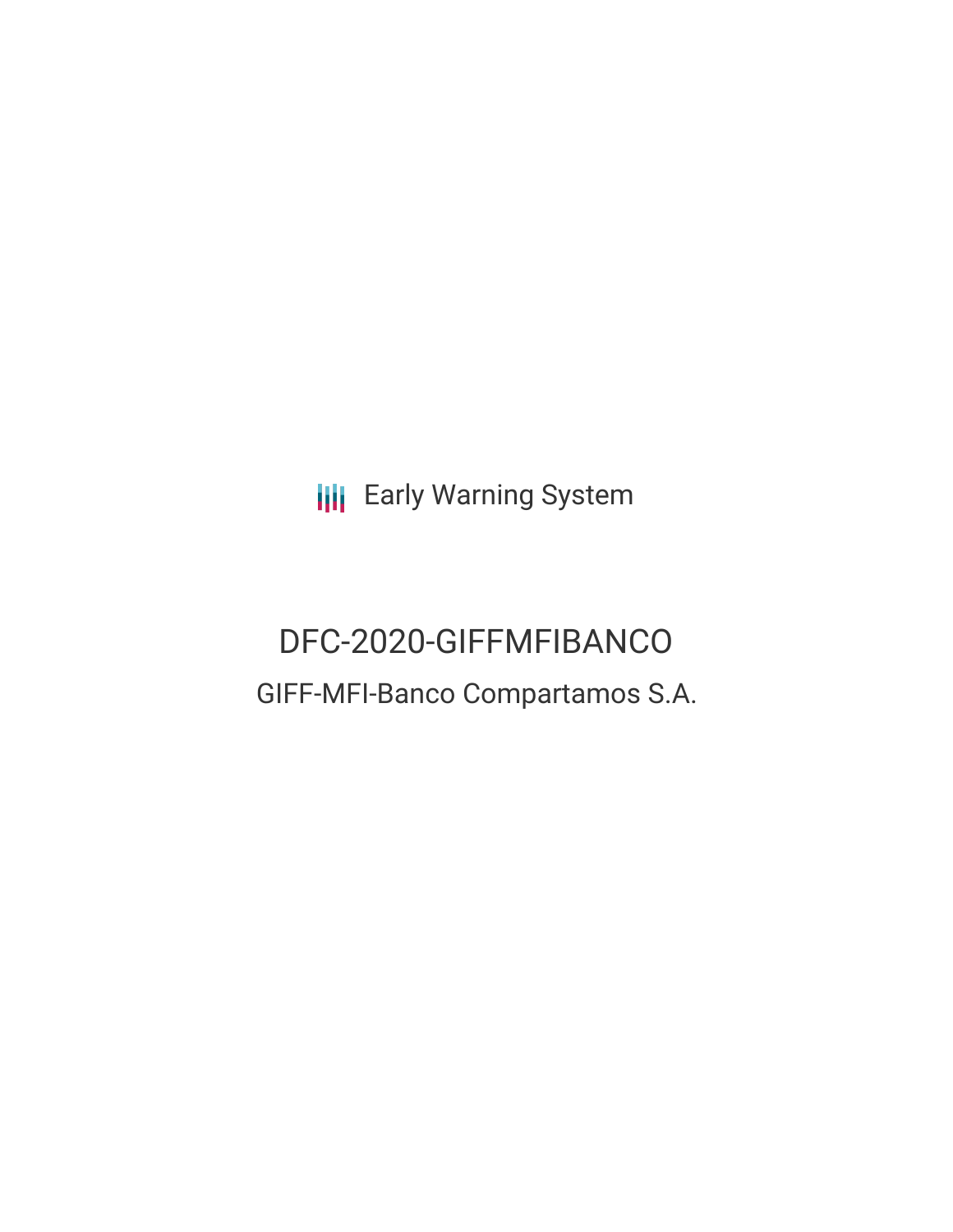

### **Quick Facts**

| <b>Countries</b>               | Mexico                                                  |
|--------------------------------|---------------------------------------------------------|
| <b>Financial Institutions</b>  | US International Development Finance Corporation (DFC)  |
| <b>Status</b>                  | Proposed                                                |
| <b>Bank Risk Rating</b>        | С                                                       |
| <b>Borrower</b>                | Banco Compartamos, S. A., Institución de Banca Múltiple |
| <b>Sectors</b>                 | Finance, Industry and Trade                             |
| Investment Type(s)             | Loan                                                    |
| <b>Investment Amount (USD)</b> | $$15.55$ million                                        |
| <b>Project Cost (USD)</b>      | \$20.00 million                                         |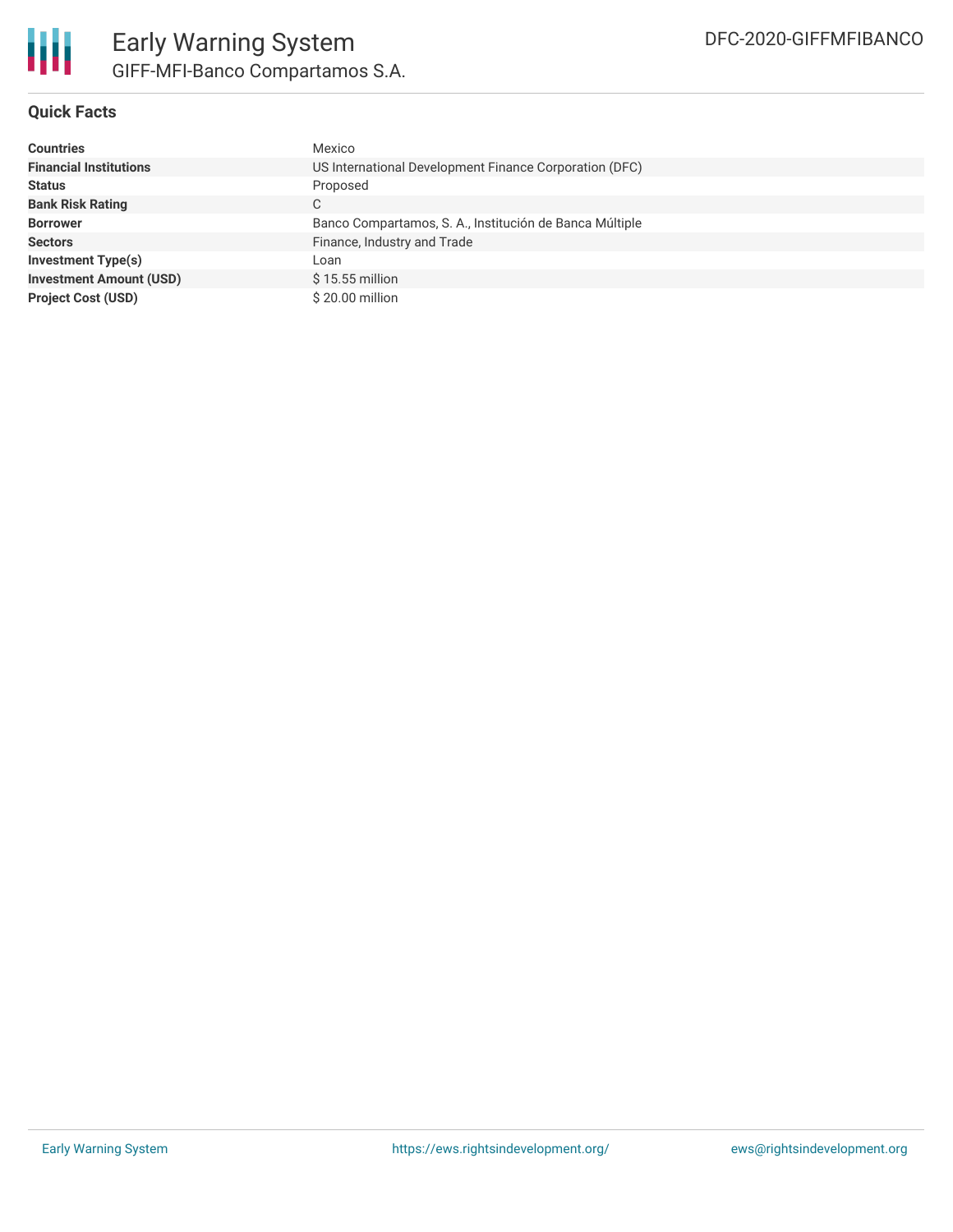

### **Project Description**

Loan proceeds will be used to expand the Borrower's microfinance loan portfolio.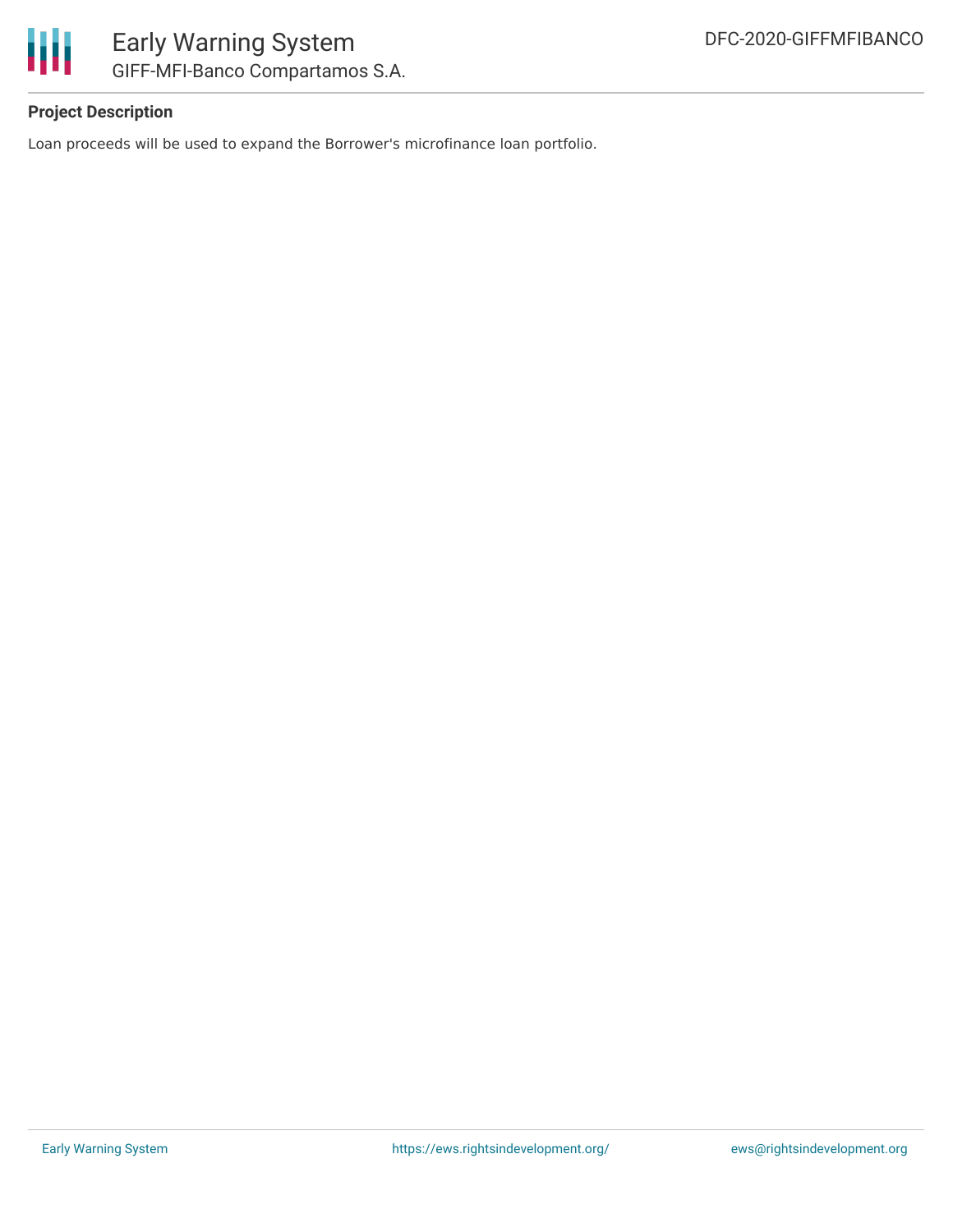

### **Investment Description**

US International Development Finance Corporation (DFC)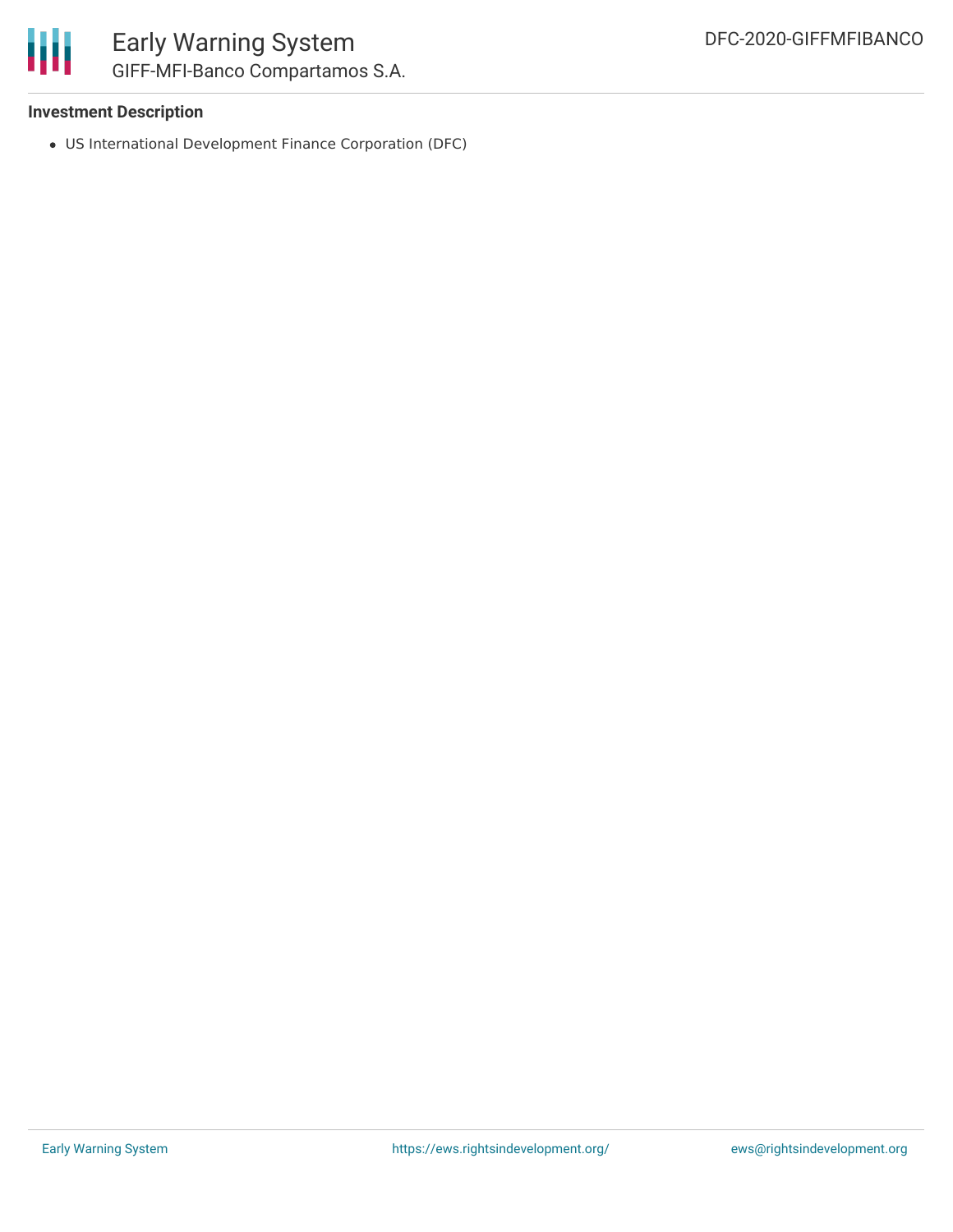

| <b>Private Actor 1</b> | <b>Private Actor</b><br>1 Role | <b>Private Actor</b><br><b>Sector</b> | <b>Relation</b>          | <b>Private Actor 2</b>          | <b>Private Actor</b><br>2 Role | <b>Private Actor</b><br>2 Sector |  |
|------------------------|--------------------------------|---------------------------------------|--------------------------|---------------------------------|--------------------------------|----------------------------------|--|
|                        |                                | . .                                   | $\overline{\phantom{0}}$ | Banco Compartamos, S.A., I.B.M. | Undisclosed                    | $\overline{\phantom{0}}$         |  |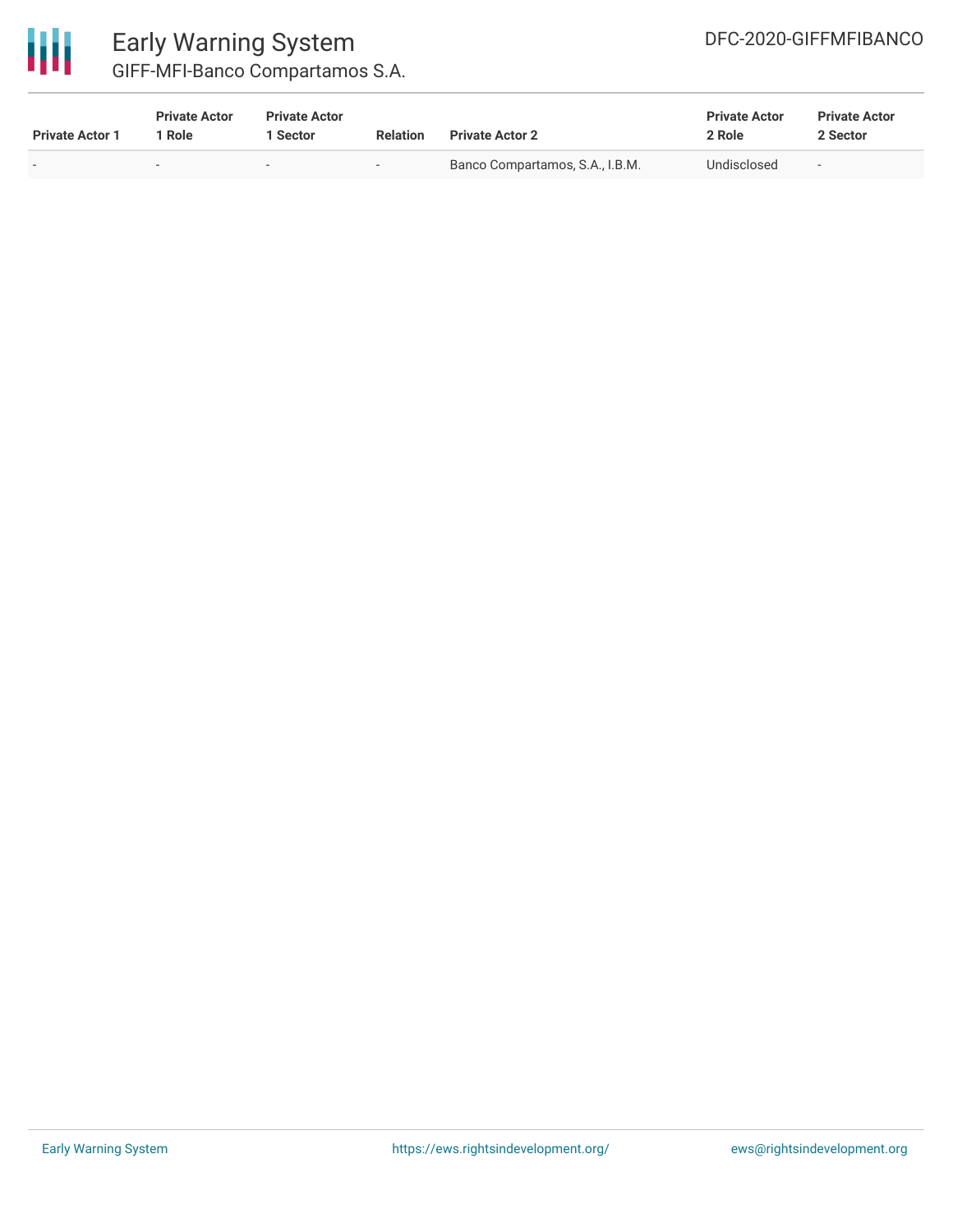

#### **Contact Information**

\*\*Project contacts not available at the time of disclosure.\*\*

#### ACCESS TO INFORMATION

Unlike many other development finance institutions, DFC does not currently have an access to information policy.

Under the United States Freedom of Information Act (FOIA), DFC is obliged to respond to reasonably formulated requests for Agency records. However, DFC may apply exemptions from release to certain types of information and may charge fees in responding to requests. DFC has a designated FOIA officer who is trained in how to respond to requests and implement the law. You can learn more about filing a FOIA request at: https://www.dfc.gov/foia

#### ACCOUNTABILITY MECHANISM OF THE UNITED STATES INTERNATIONAL DEVELOPMENT FINANCE CORPORATION (DFC)

The Office of Accountability is an independent office that addresses complaints about environmental or social issues related to DFC-supported projects. The office provides communities an opportunity to have concerns independently reviewed and addressed. If you submit a complaint to the Office of Accountability, it may assist you by either seeking to address your problems by facilitating a problem solving dialogue between you and those implementing the project and/or investigating whether the DFC complied with its policies to prevent environmental, social, human rights, and labor harms.

You can find more information about the Office of Accountability at: https://www.dfc.gov/who-we-are/office-accountability